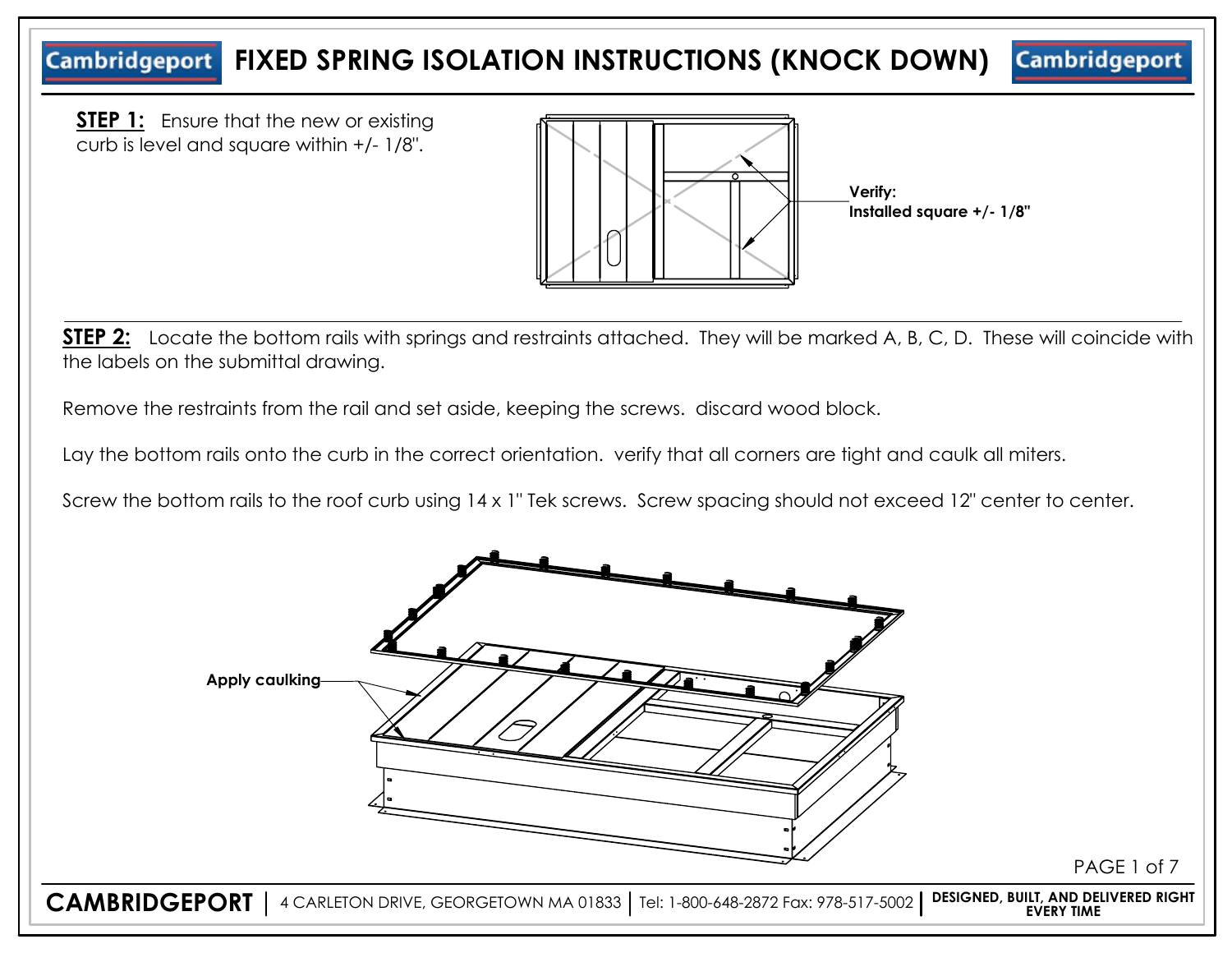#### **Cambridgeport Cambridgeport FIXED SPRING ISOLATION INSTRUCTIONS (KNOCK DOWN)**

**STEP 3:** Install wind restraints in locations previously removed from the bottom rail. Use the (2) 1" long tek screws (provided) to attach restaint to curb through bottom rail and into top curb flange.



**STEP 4:** Set the top rails down onto the springs of each corresponding bottom rail. Inset the bolts up through the restraints and into the pre-drilled top rail. Secure with flat washer, lock washer and nut.

Attach corner brackets to the top rail at each corner using 1" long tek screws.

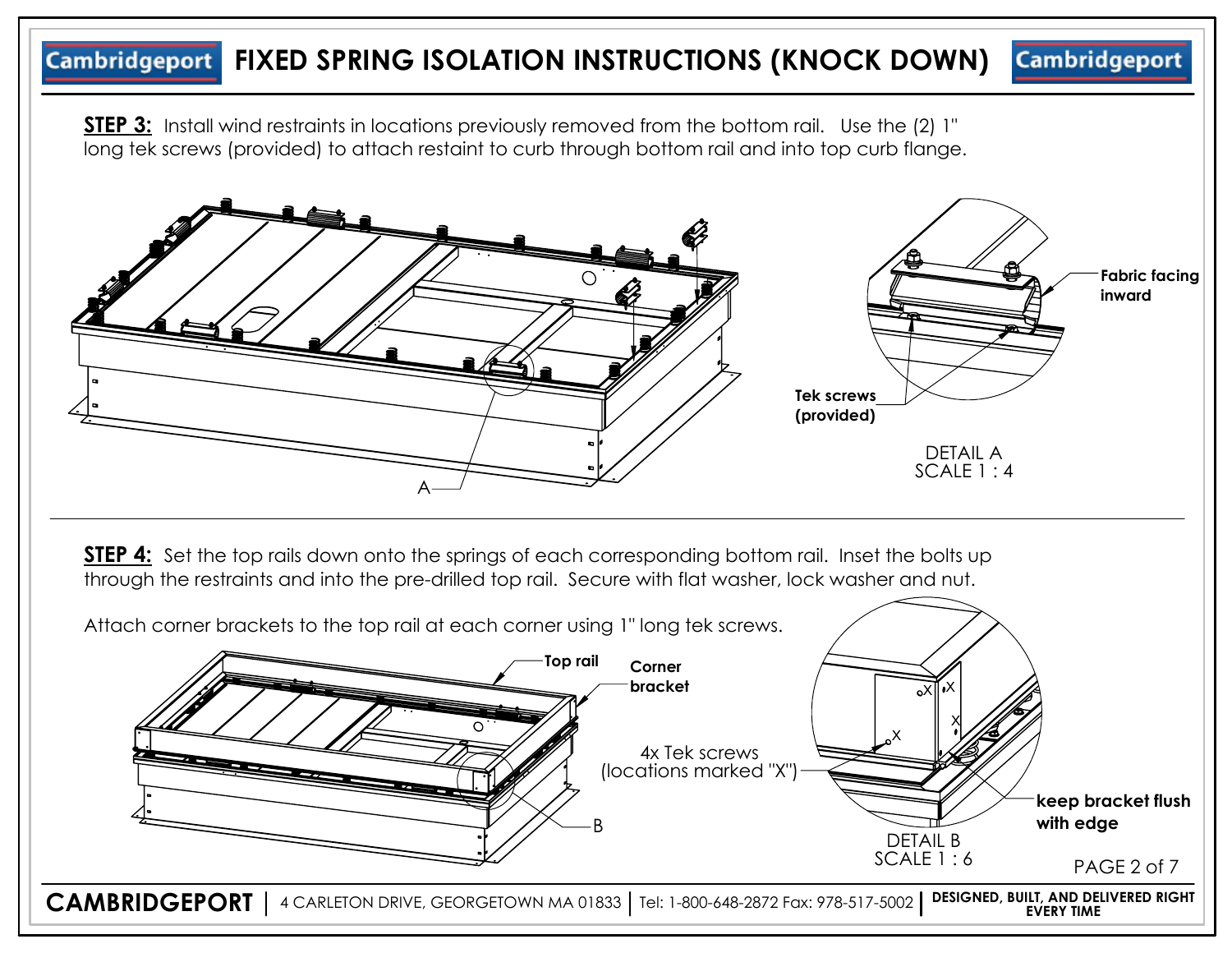# **Cambridgeport FIXED SPRING ISOLATION INSTRUCTIONS (KNOCK DOWN)**

**STEP 5:** All Duct drops and flex connections (**Field Supplied**) should be installed onto the existing curb at this point for the supply and return air openings.



**STEP 6:** Install all duct supports provided with isolation rail using 14 x 1" Tek screws. locations and dimensions will be marked on submittal drawing.



**Cambridgeport** 

**CAMBRIDGEPORT** 4 CARLETON DRIVE, GEORGETOWN MA 01833 Tel: 1-800-648-2872 Fax: 978-517-5002 **DESIGNED, BUILT, AND DELIVERED RIGHT EVERY TIME**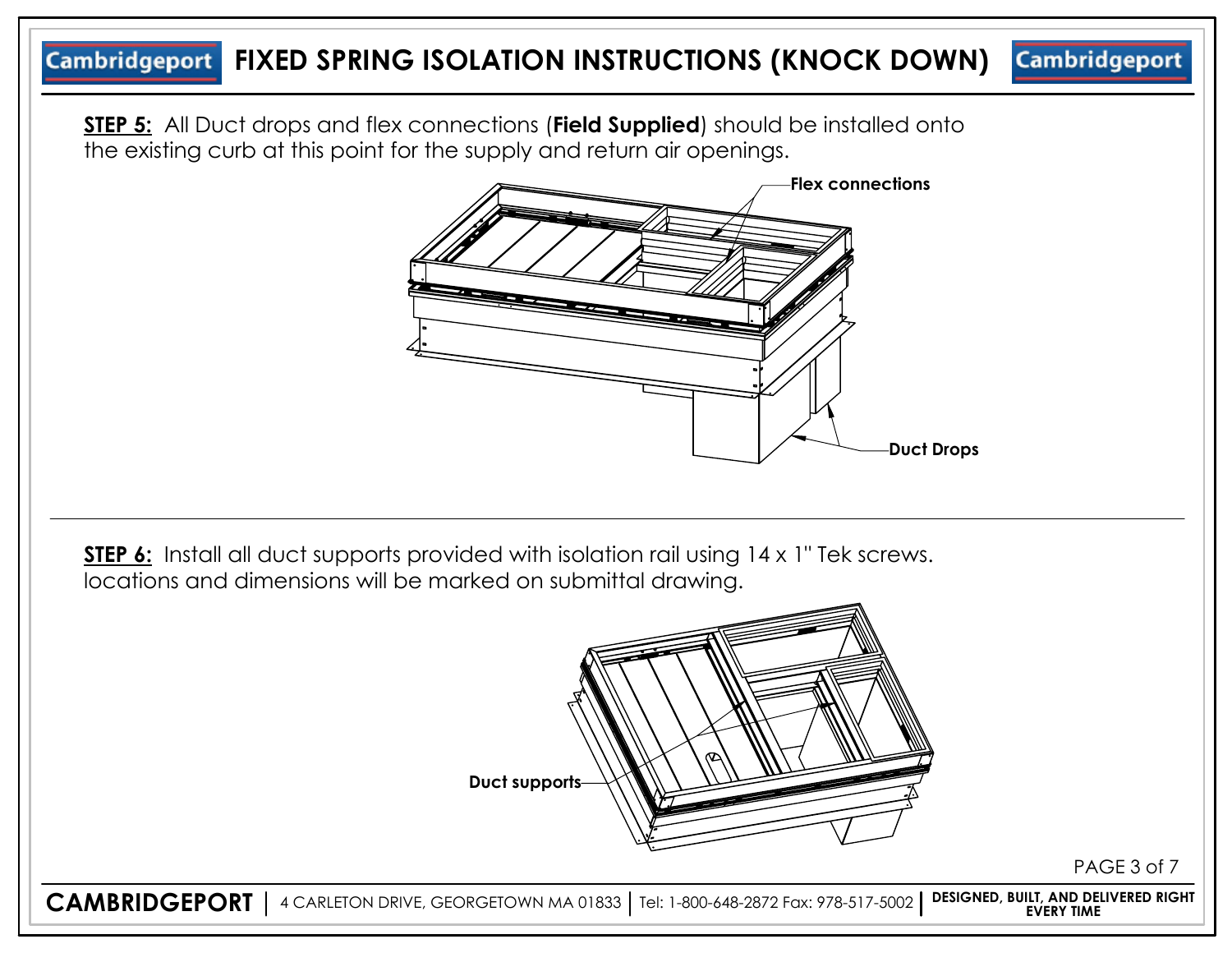#### **Cambridgeport FIXED SPRING ISOLATION INSTRUCTIONS (KNOCK DOWN) Cambridgeport**

**STEP 7:** Install perimeter weatherstripping. Start at one corner and slide the round edge into the bottom of the top iso rail. the groove can be lubricated with WD-40 or equivalent to help.





Once the weatherseal is fully wrapped around the perimiter, overlap the cut end and use glue to seal. Additional trimming may be necessary for proper fitment.

**STEP 8:** Install weatherstrip corner covers on each corner with a 5/16 x 3/4Tek screw. apply caulking to seal any cracks.

## **If the isolation curb is wind rated and clips are not installed, please see instructions on page 6 before setting unit.**

Apply provided gasketing to top rail and duct supports. Install HVAC unit onto isolation rail carefully.

Verify the equipment is floating freely on all springs. if equipment is not floating, check to make sure there are no interferences between upper and lower rails.

## **If springs are over or under compressed, proceed to page 6 for unit leveling instructions.**



PAGE 4 of 7

**CAMBRIDGEPORT** 4 CARLETON DRIVE, GEORGETOWN MA 01833 Tel: 1-800-648-2872 Fax: 978-517-5002 **DESIGNED, BUILT, AND DELIVERED RIGHT EVERY TIME**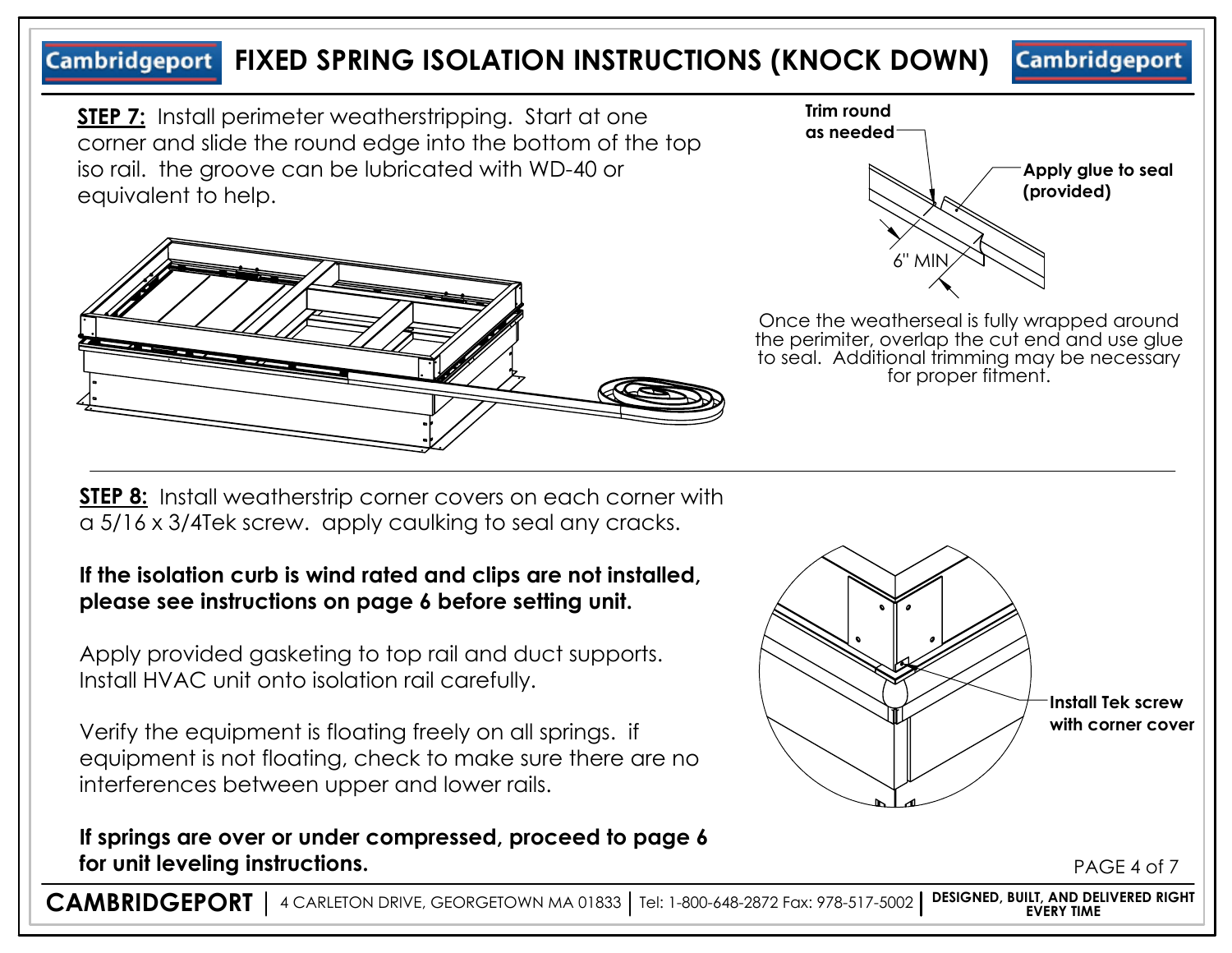#### **Cambridgeport FIXED SPRING ISOLATION INSTRUCTIONS (KNOCK DOWN) Cambridgeport**

**STEP 9:** Align the bottom of the weather seal with the bottom of the curb flange. Secure in place using the aluminum cover strip and provided 5/16 x 3/4 Tek screws. A bead of caulking is recommended between the weather seal and curb flange.

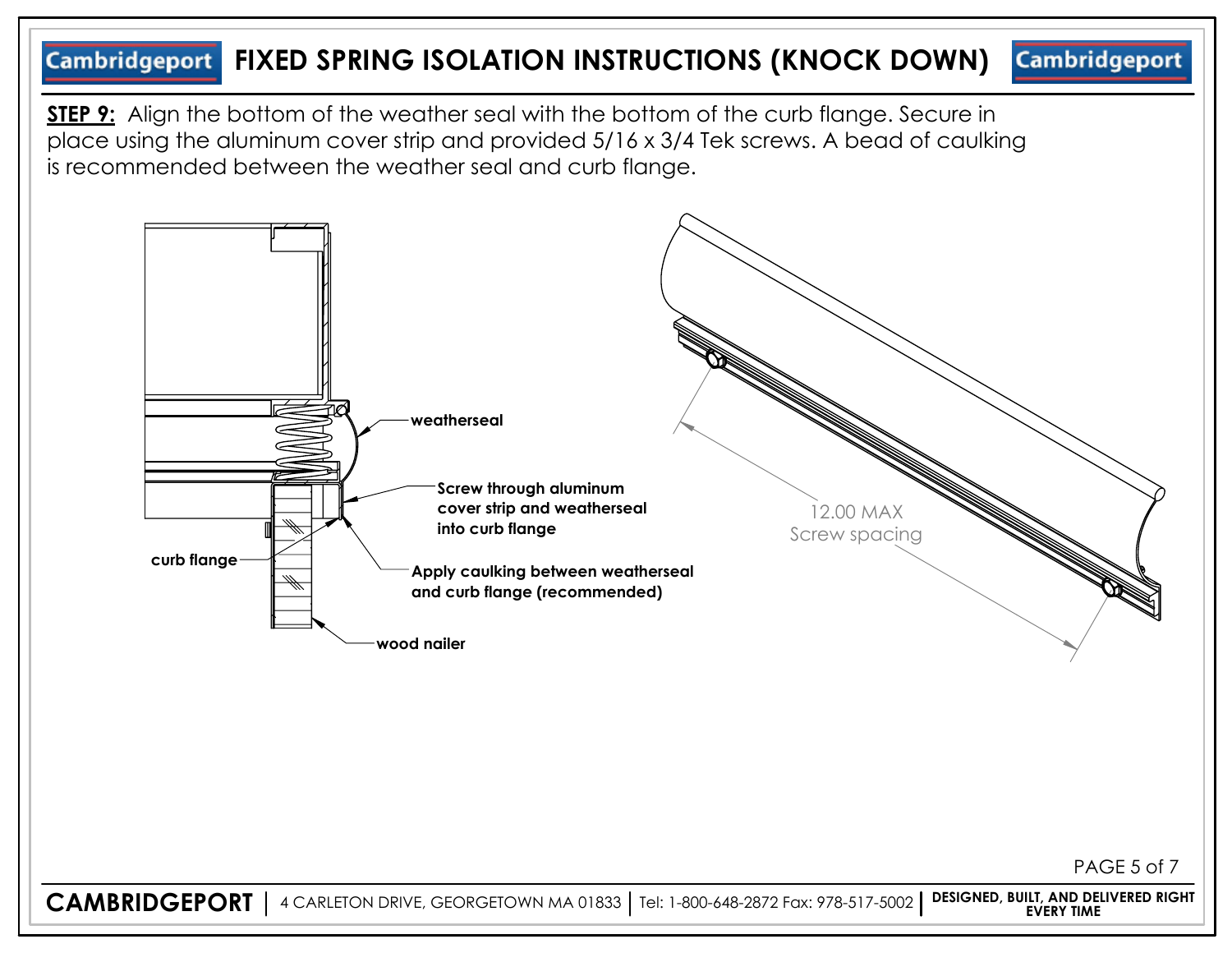**Cambridgeport** 

**Cambridgeport** 

Wind clips will need to be attached to the isolation rail prior to lowering the unit. All clips and hardware will be provided with the curb.

Attach the clips to the iso rail using the 3/8-16 x 1" bolts with lock and flat washers. backing plate will go on the inside of the rail and include captive nuts.

## **Note: Please refer to the clip orientation cross section paperwork provided with the curb. This is to ensure that the clip is installed correctly and in the right location.**

lower unit onto the isolation rail and attach clips to the unit base rail using provided 1/4-14 Tek screws. **All holes in clip must be utilized to acheive required rating.**